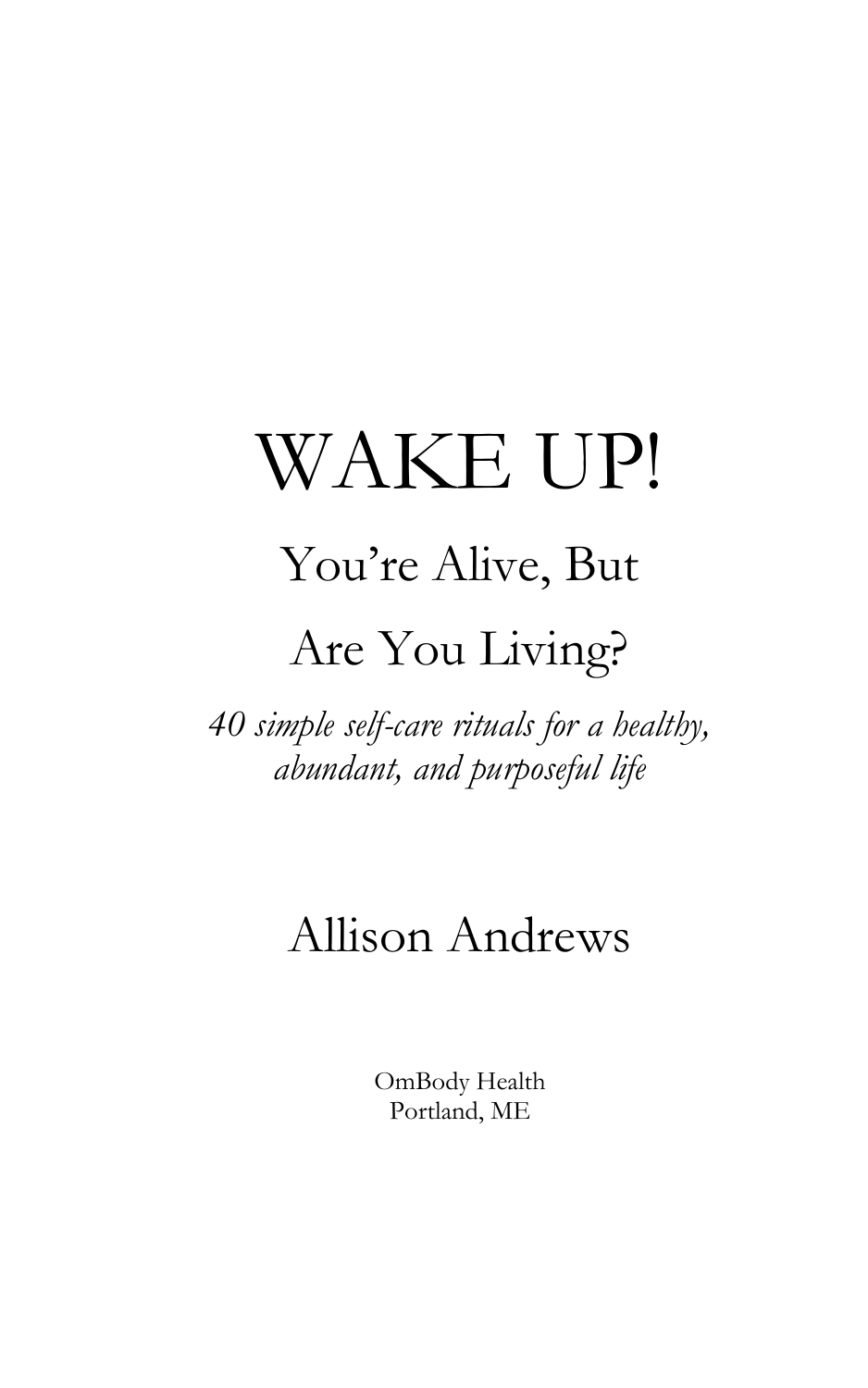Wake Up! You're Alive, But Are You Living? Copyright © 2015 OmBody Health

All rights reserved. No part of this publication may be reproduced, distributed, or transmitted in any form or by any means, including photocopying, recording, or other electronic or mechanical methods, without the prior written permission of the publisher or author, except in the case of brief quotations embodied in critical reviews and certain other noncommercial uses permitted by copyright law. For permission requests, email the publisher or author at allie.cultivatewellness@gmail.com or send your request to:

OmBody Health

110 Marginal Way, Suite 967

Portland, Maine 04101.

To contact the author and publisher, visit ombodyhealth.com

ISBN-13: 978-0692580851

Printed in the United States of America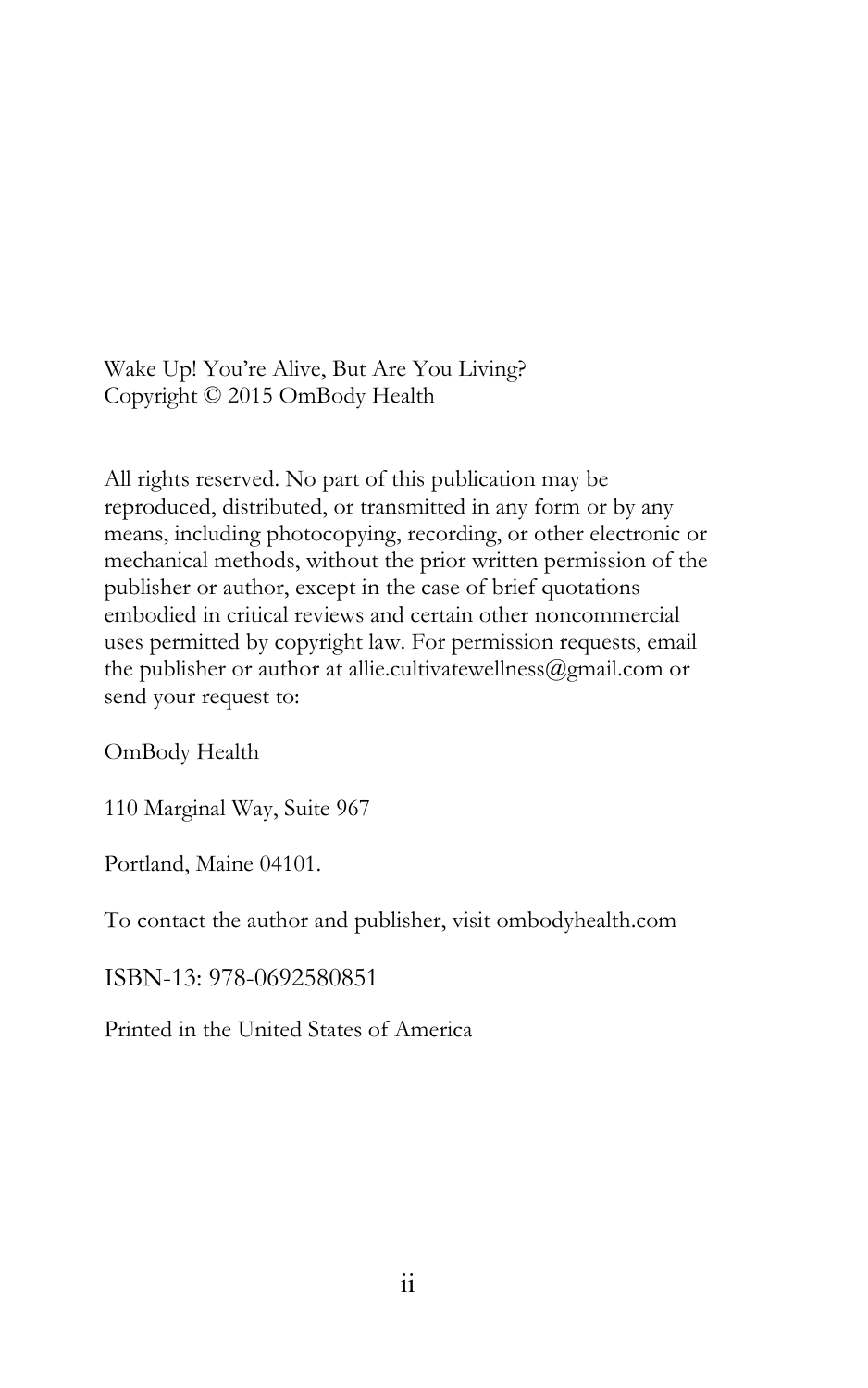#### Dear Reader

This book represents the opinions and ideas of the author. The intention is to inspire you to reflect on behaviors, thought-patterns, beliefs, and habits that may be holding you back from achieving a healthier, more fulfilled existence. In no way does the author intend to undermine or fix your personal struggles.

The content of this book is for general instruction only. Each person's physical, emotional, and spiritual condition is unique. The instruction in this book is not intended to replace or interrupt your relationship with a physician or other professional. Please consult your doctor for matters pertaining to your specific health and diet.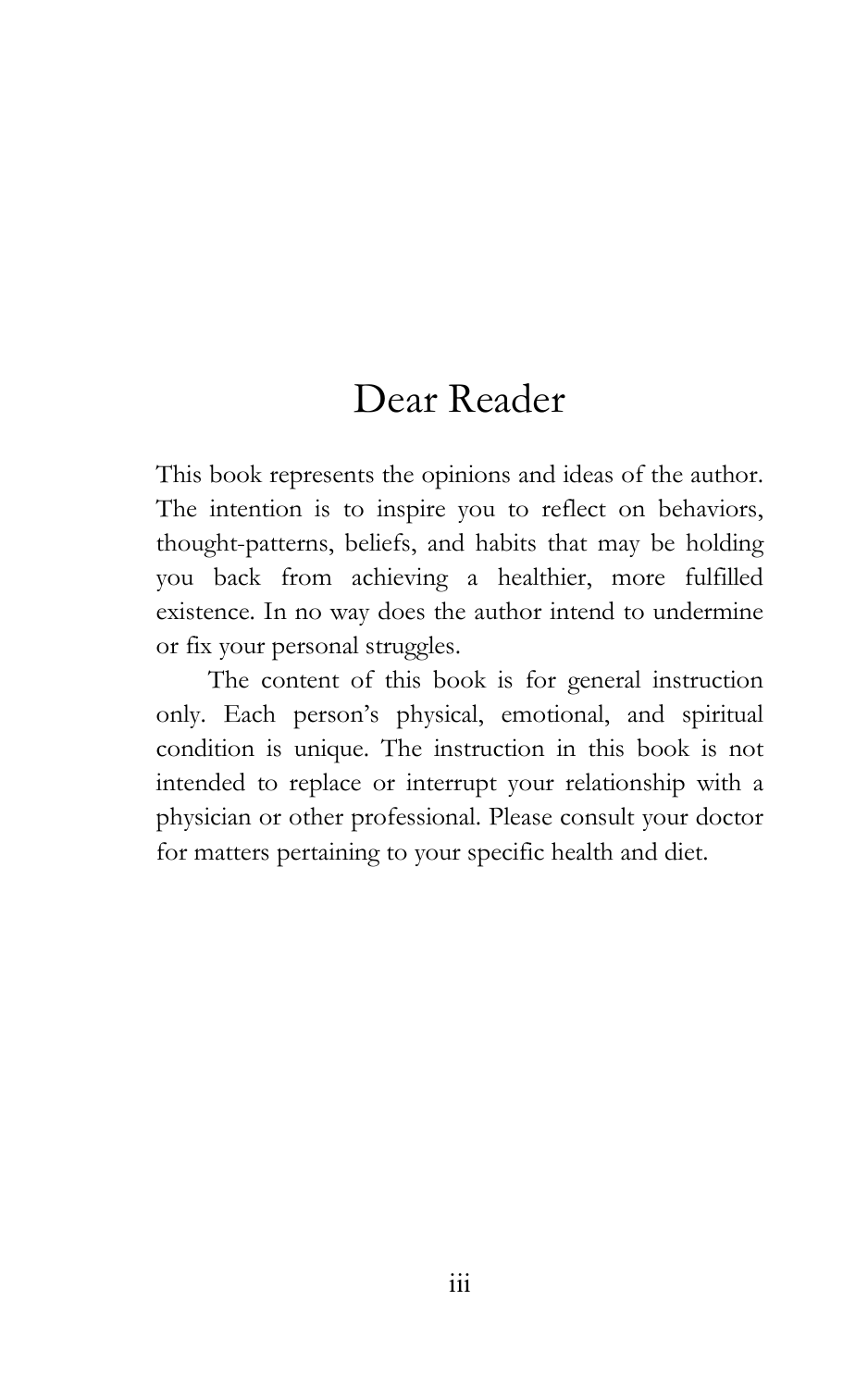*This book is dedicated to my Nanny, who has never let me forget that I am exactly who I am meant to be and that I have a unique gift to offer the world. Nanny, your unwavering encouragement and support has helped me through the best and most challenging of times. You remind me to care for myself, slow down, and lighten up, and have never let me forget that I can do anything I put my mind to. Divine Order. I love you.*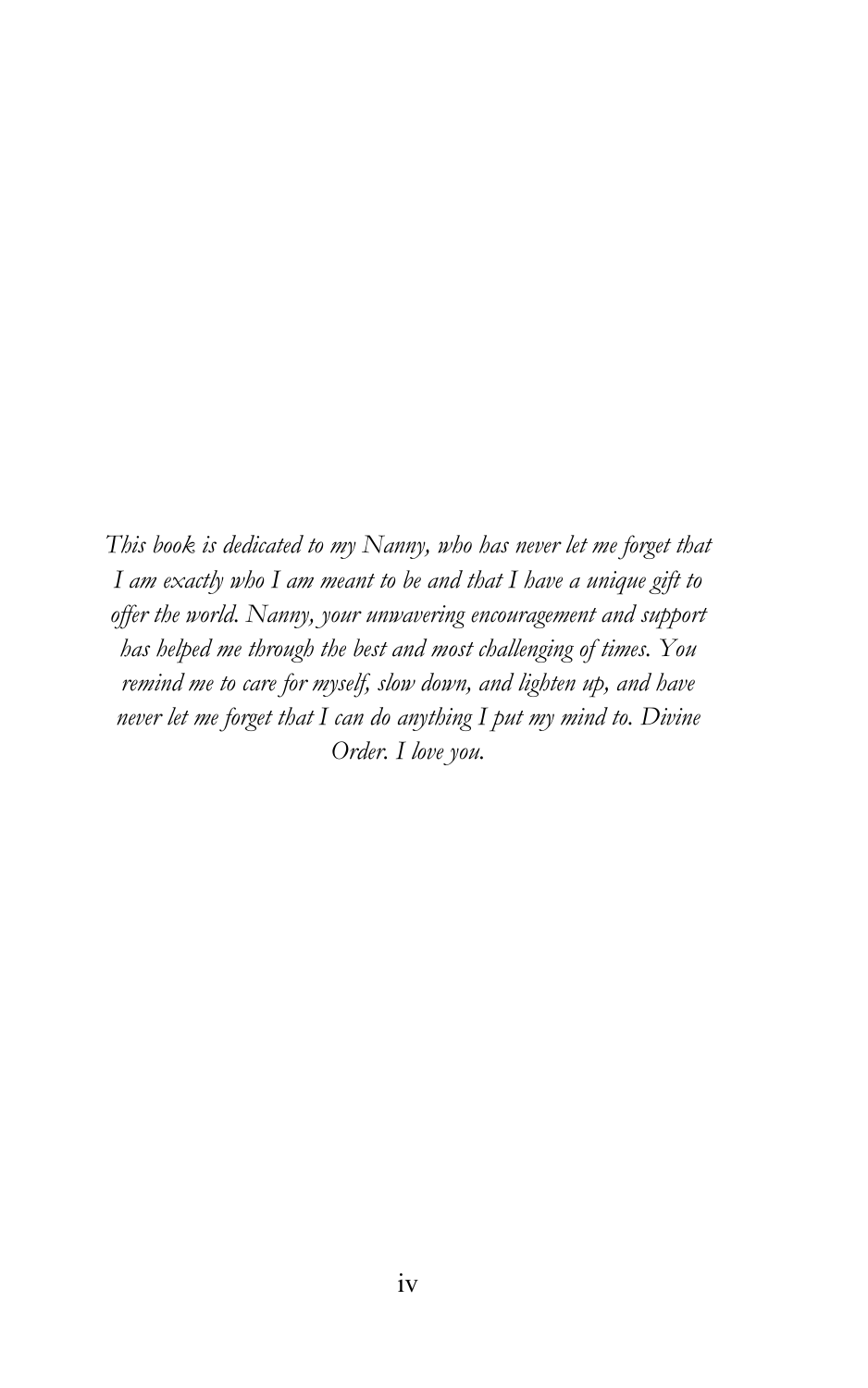# Contents

| Chapter One<br>Affirm Your Abundance and Success  13  |  |
|-------------------------------------------------------|--|
| Chapter Two                                           |  |
| Chapter Three                                         |  |
| Chapter Four                                          |  |
| Chapter Five<br>Self-Realize and Get What You Want113 |  |
|                                                       |  |
|                                                       |  |
| References and Suggested Reading140                   |  |
|                                                       |  |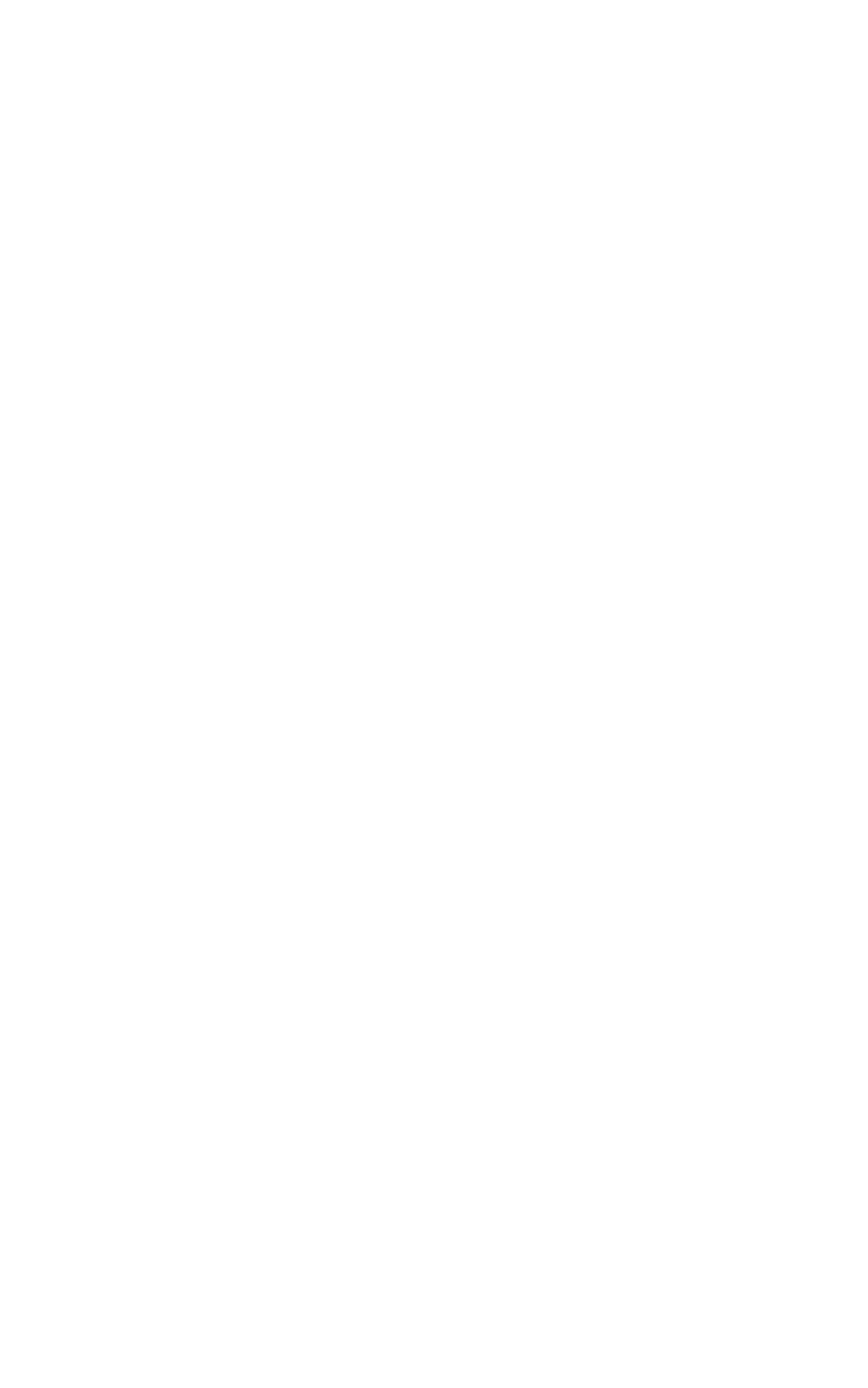### Acknowledgements

Belief in myself has not always come easy. Thank you to everyone who has ever believed in me, and reminded me to believe in myself: Mom and dad, Joe, my sisters, my grandparents, my clients, and the friends near and far who pull me up and offer me companionship when I need it most.

A special thanks to those who contributed their brains and creativity to this book. My editor, Emily Schweitzer, for your dedication, honest feedback, and encouragement. John and Sierra, thank you for your edits, guidance, and loving attention throughout this writing process. Leah Fisher Arsenault (cover photo and head shot) for your beautiful photos and creative vision.

I would not be the person I am today without my many spiritual and academic teachers: Wheaton professors, Indian Gurus, yoga teachers, Integrative Nutrition lecturers, inspirational authors. I thank you all for guiding me along my path toward health, personal development, and self-realization.

Lastly, my gratitude and affection goes out to all of my readers and clients for finding value in the wisdom that I have been so blessed to acquire in my life.

*With love and appreciation, Allie*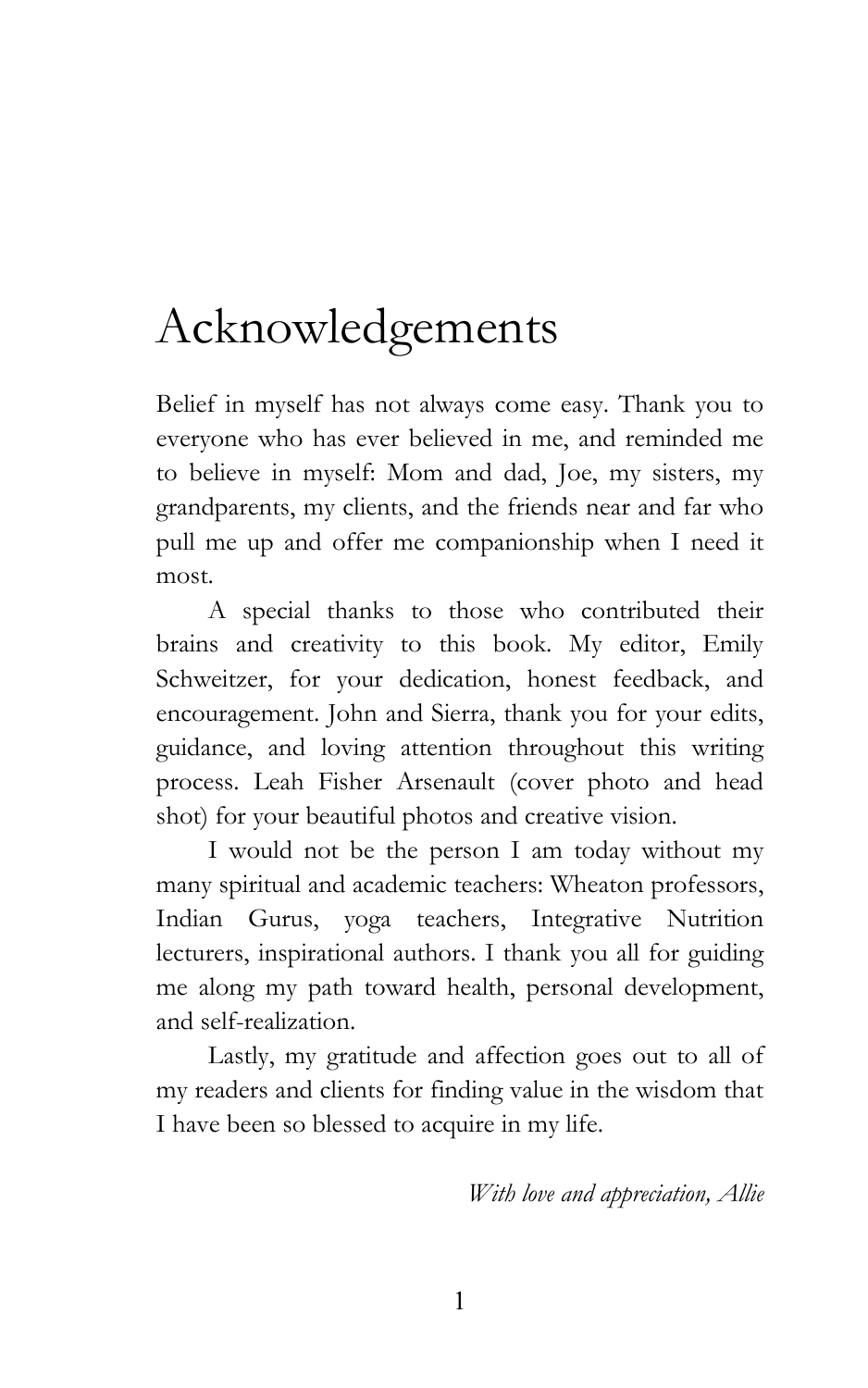#### Foreword

For years, I struggled to maintain health and balance in my life. I would experience it here and there, and sense it deep down, but failed to sustain a consistent flow of regenerative lifestyle practices. While I strive to be a catalyst for positive and bold change in the world, my capacity to do so was undermined by a fundamental disconnect between my awareness and my actions. Thinskinned, my core was shaken by the plight of others—and the planet.

To cope, I fell back on unhealthy habits like over consumption and began sacrificing my personal commitments for others. Feelings of shame and fatigue left me feeling crummy about myself all over again, perpetuating a negative feedback loop that did not align with my core values.

Working with Allie as a friend, coach and mentor has taught me to recognize old patterns as they arise and reinvest my energy in daily self-care practices. Through reciting daily affirmations and practicing the self-care techniques laid out in this book at my own pace, I am now able to rebound to a state of balance much quicker. Today, I feel more grounded in my body, my mind and my values. As Allie has illustrated through the wisdom laid out in this book, we cannot heal the wounds of the world until we first heal the wounds within ourselves. We can and must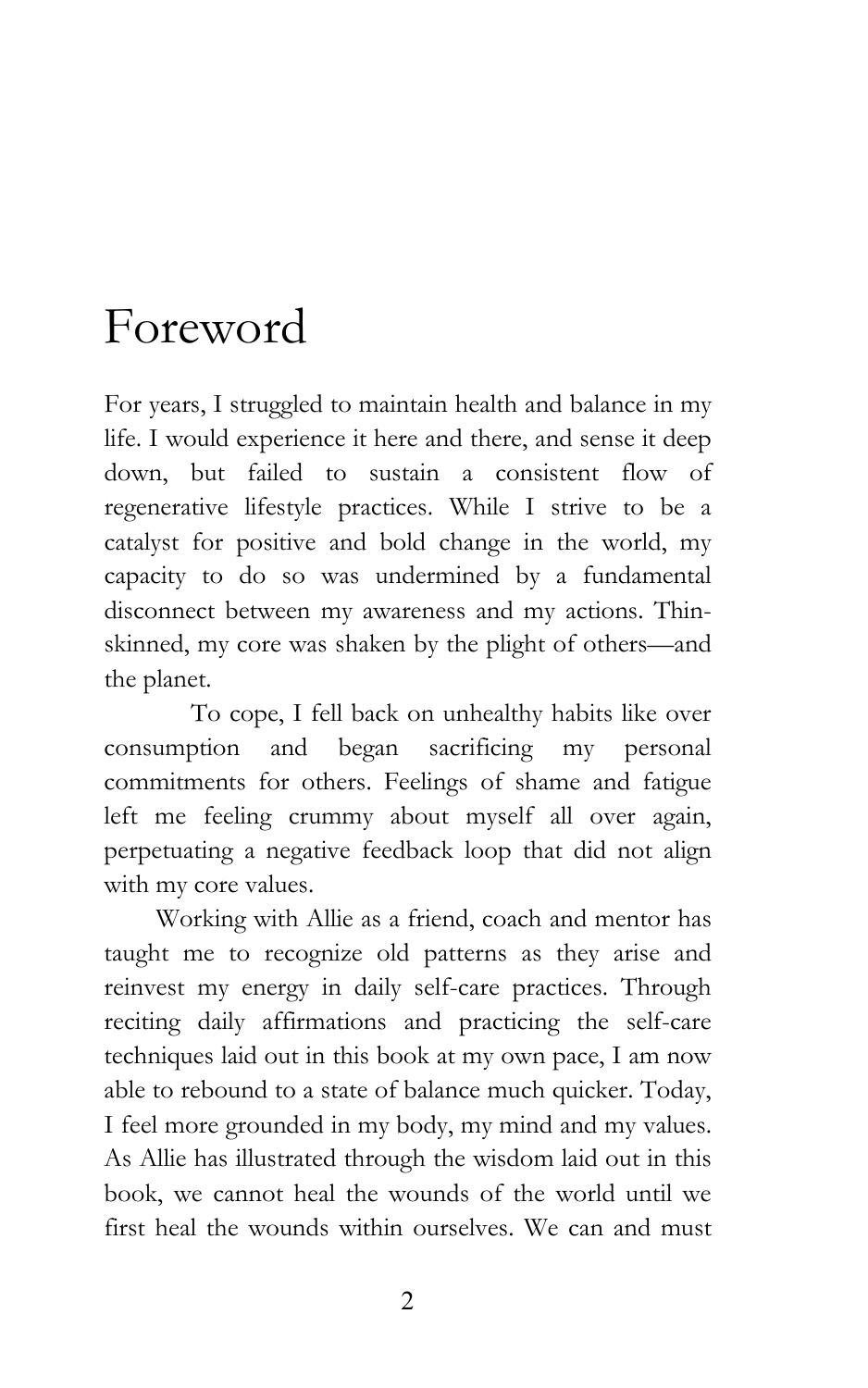replenish natural and human systems and resources. It has become a moral obligation, and it starts with our personal stories.

It also starts with our choices.

To change self-limiting beliefs, I had to change my actions, and as I did, my beliefs transformed. All of a sudden, old story lines, impulse cravings, fear and judgments became obsolete. I didn't realize how much I had to gain until I created space for my own health to blossom. It was the courage to be honest with myself about who I am—and the life I aspire to lead—that opened the door for the life I now live. I feel like I am finally living in alignment with my life's purpose and path. As Allie conveys in each practice and affirmation, the propensity for awakening to our life's purpose exists within each one of us.

The key to activating abundant health lies in each moment through breath, clarity, and conviction.

This self-care guide offers a step-by-step path to follow in order to show up for your life each day with natural energy. The simple and advanced practices enclosed will support you in building a strong foundation to help you achieve optimal health and reach your goals. Practical tools and exercises will help you sharpen your ability to detect imbalance and overcome self-sabotage, shift your relationship with food, and take control of your personal stories. With courage and honesty, Allie Andrews weaves together a tapestry of accessible insights that can exist together, or independently—that meet you wherever you are and accelerate positive feedback loops within yourself and the world.

> Sierra Flanigan Director of Campus Sustainability & Social Innovation at EcoMotion, Inc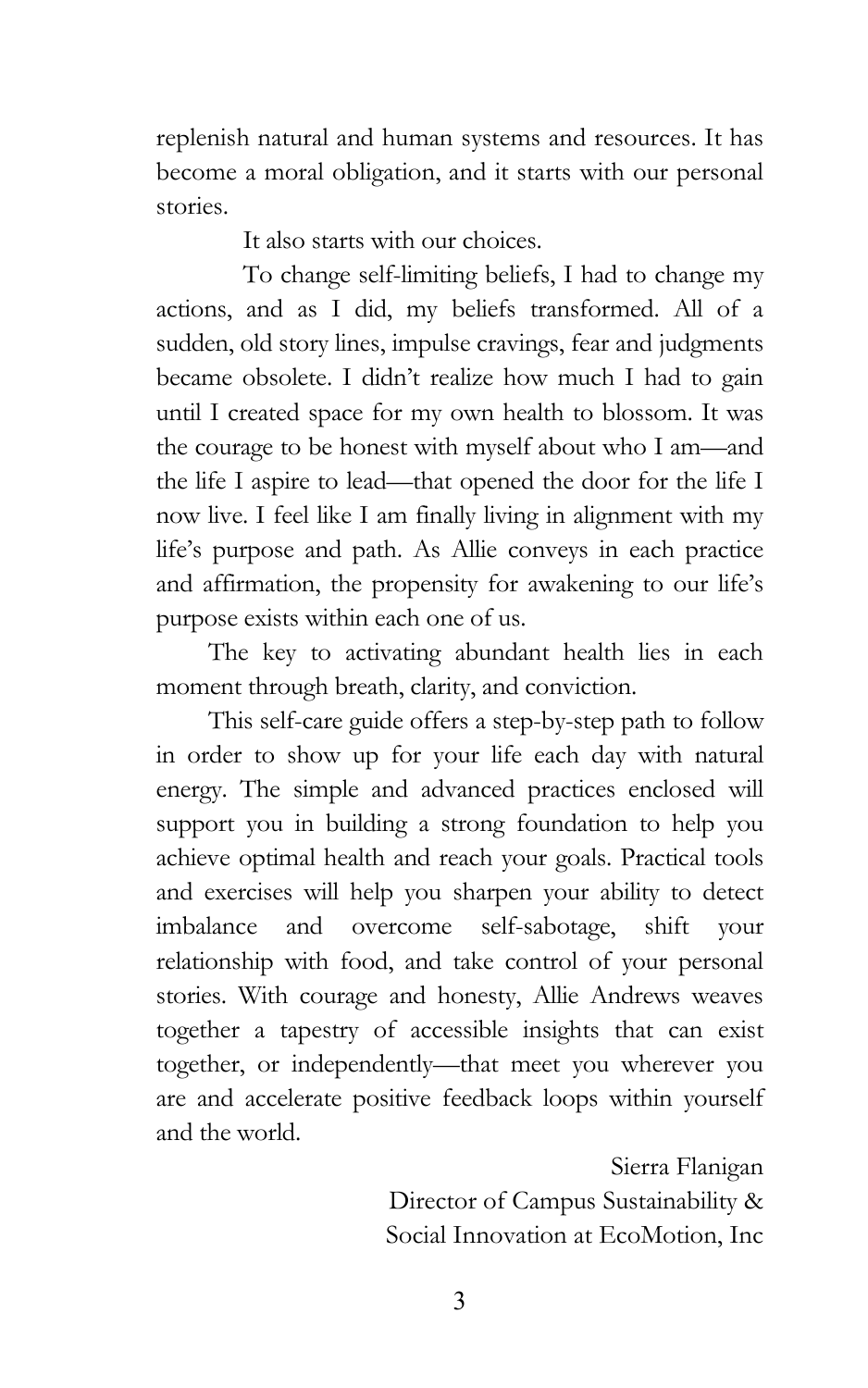*"Integrity is wholeness… The wholeness of life and things. The divine beauty of the universe. Love that, not man apart from that."* -Robinson Jeffers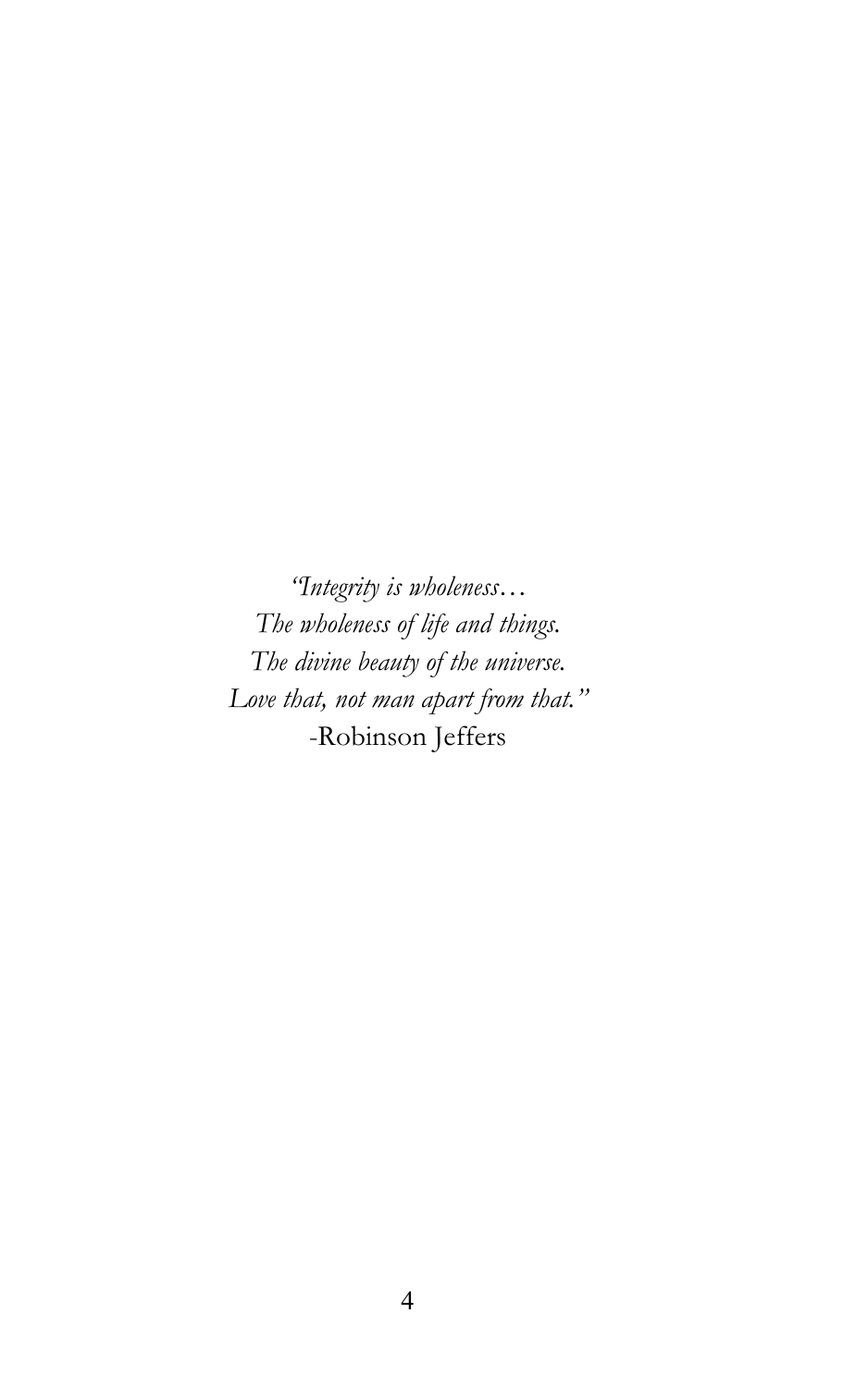#### Introduction

*"It's not what we do once in a while that shapes our lives. It's what we do consistently."* -Anthony Robbins

I am so excited to share with you the tools that support my health, integrity, inner fulfillment, and sense of purpose. This book is written with firm self-awareness and an underlying belief that I control my destiny. The sense of control, self-awareness, and vitality that I feel has not always been so inherent. It took—and continues to take daily practice to remain in this grounded place.

My hope is that this book guides you to feel more in control of your health and more alive. With daily practice we create a positive feedback loop in which our behaviors fuel our health and our health fuels our behaviors. We spiral into control.

Throughout the past few years, I have transformed into my healthiest self in mind and body. While I have always valued health, my actions did not consistently align with this value. Prior to my transformation, my confidence was low and sense of purpose nil. Most of the time, I was asleep for my life, anticipating the next distraction while disconnected from my true self and purpose.

At times I would eat healthfully, at times I would deprive myself, and at times I would turn to unhealthy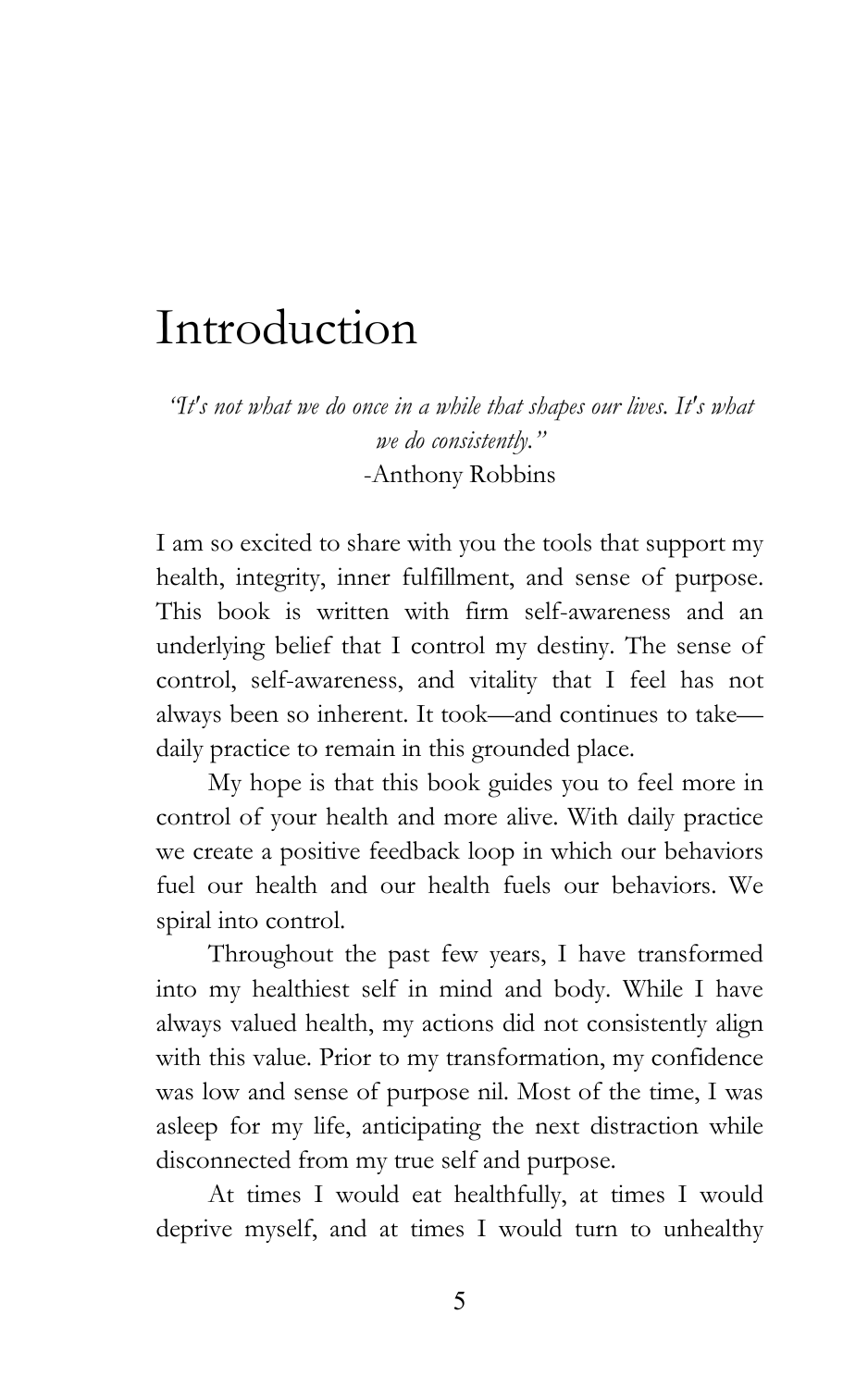foods and behaviors for satisfaction and distraction. My well-being was not consistent. Upon reflection, I realize that there was an underlying dissatisfaction; a void that I was masking with instant gratification, only to leave me feeling more dissatisfied later on. I did not feel in control. I was not awake to what brought me sustained enjoyment and fulfillment. I was not even close to living my fullest potential.

Now, I am someone who has made a decision to value and take care of my health every single day for the rest of my life. After significant reflection about what triggered this shift, I realized that the daily self-care practices described herein allowed me the space and time to investigate my dissatisfaction, change my mind, cultivate belief in myself, and be proactive.

I know that when I am not doing something in favor of my health every day—whether meditation, intentional breathing, eating a healthy meal, spending time with people who bring me up, fueling my passion, counting my blessings—I am less in control of my reality, and thus my destiny.

This book is not about my journey, but about the rituals that have supported me, and will continue to support me, in identifying and achieving my definition of success and optimal health.

The self-care practices described in this book are not my own, but a conglomerate of traditions and teachings that I have been blessed to acquire in my life. They are here to guide you toward achieving and maintaining *your*  version of success and optimal health. When practiced persistently, the simple tools in this book can provide a nourishing foundation for total health and inner peace in a culture that values external gains and tells us that we must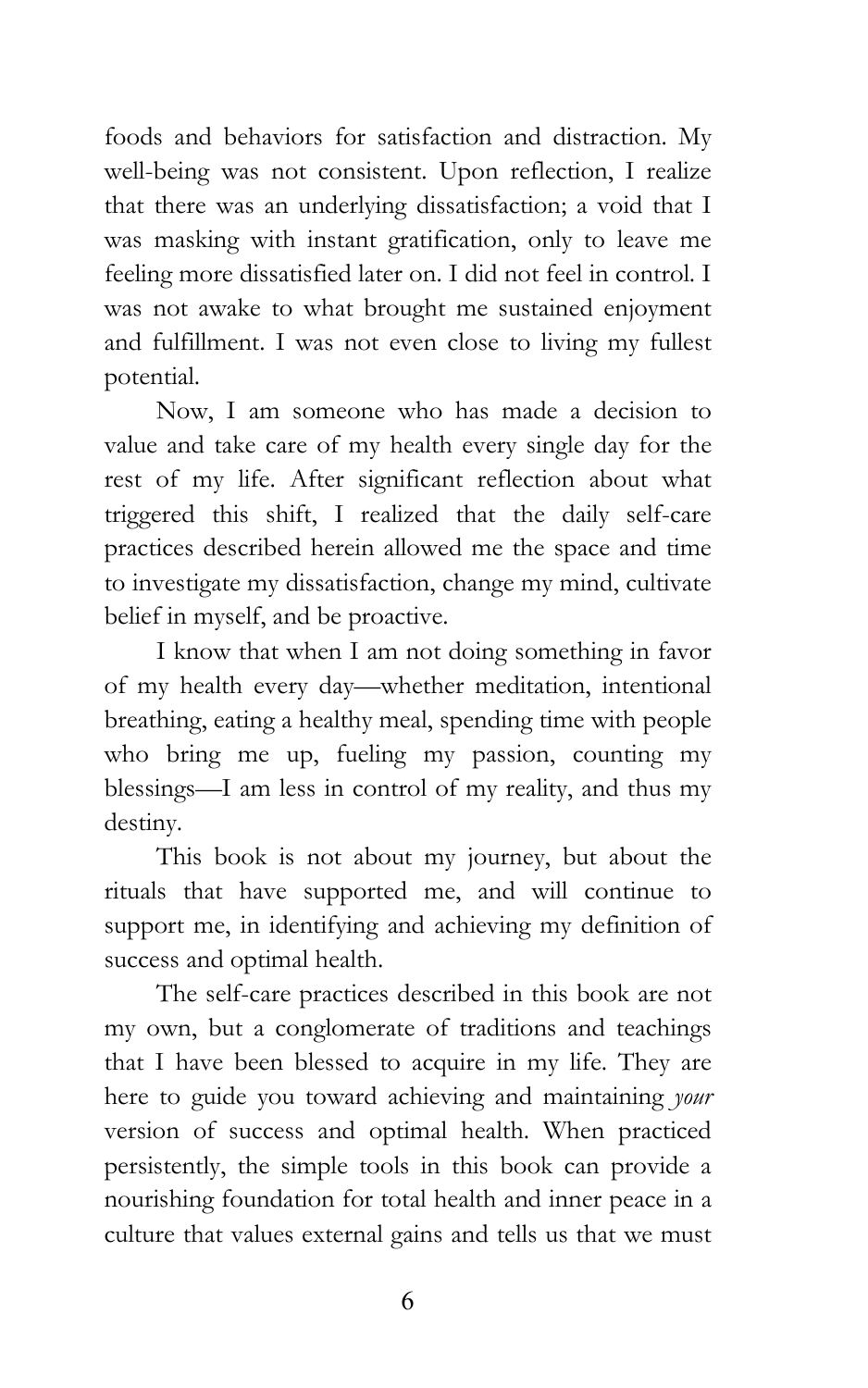always be seeking more.

What is Self-Care?

Self-care is an expression of self-love. It encompasses any deliberate action taken by an individual to uphold and enhance their health and well being. My experiences and education have taught me that health is individual—what supports my health, may be different than what supports yours—and multidimensional—it needs to be nurtured on multiple levels. Thus, self-care is not only about taking care of our bodies, but on a deeper level it is getting to know ourselves—tuning into and making time for the behaviors, activities, rituals, foods, environments, people, thoughts, and beliefs that support our health and personal development. The self-care practices in this book work on both the body and the mind.

The Wisdom of Yoga

*Yoga is to gain mastery over the mind.* -Patanjali, Yoga Sutras (400 CE)

Much of the insight provided in this book stems from the wisdom of yoga, an Indian tradition dating back at least 5,000 years. Today, there are many definitions, branches, and translations of this ancient tradition, including the definition above. However, the underlying paradigm remains: yoga is self-realization. The yogic tradition provides us with a path along which we can fulfill our potential and get more enjoyment out of life. Along the way, we adopt practices that help us remain gracious, present, and focused in our day-to-day life. Although often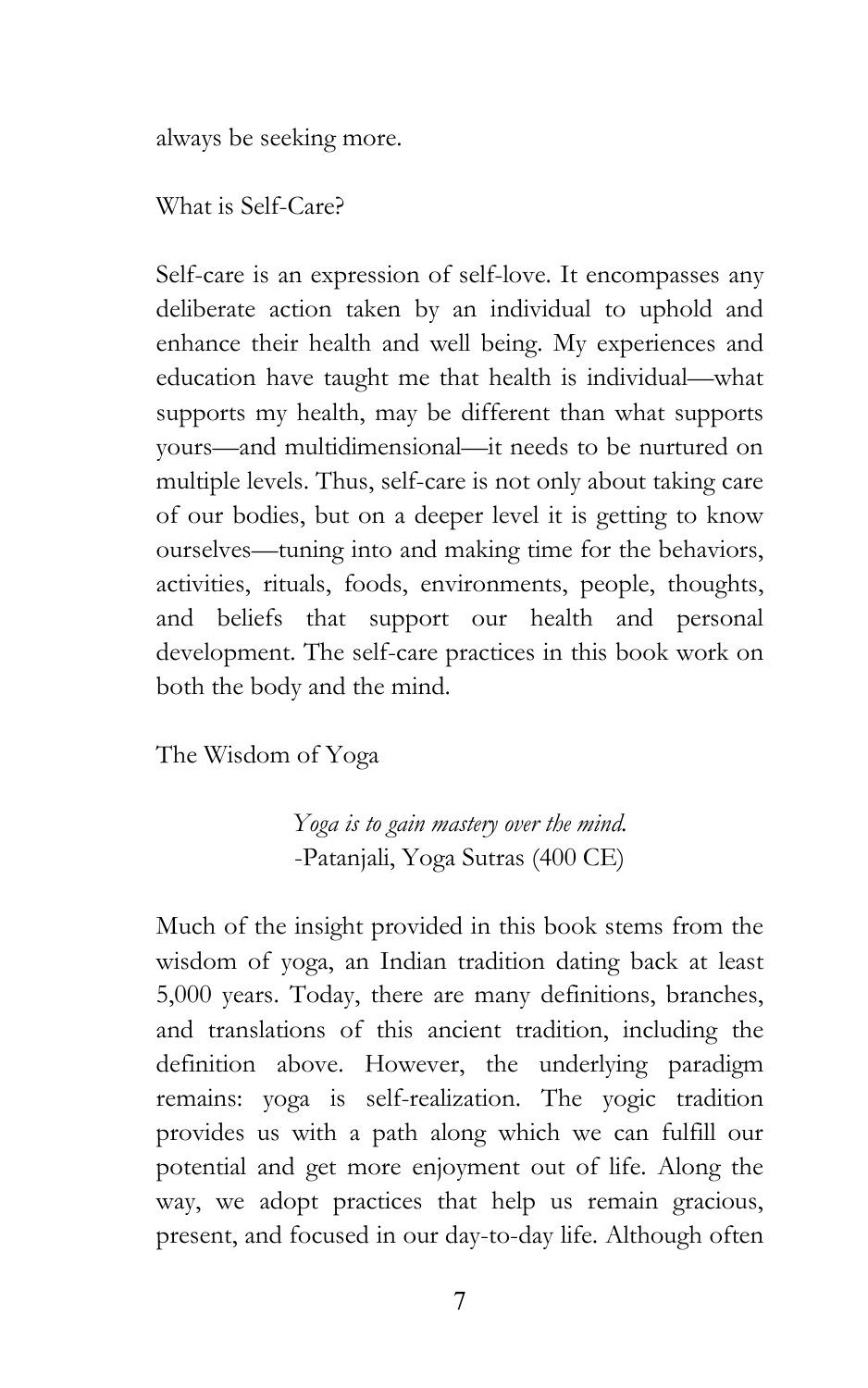misunderstood as a series of physical postures, yoga is a lifestyle that supports and unites the whole person (mind, body, soul and spirit).

I have been acquiring this yogic wisdom for over eleven years and the most important lesson I've learned is that regular practice pays off. It wasn't until I started practicing consistently—not just asana (posture), but pranayama (controlling the flow of vital life force energy with the breath), meditation, shatkarma (cleansing practices for the body)—that the concept of yoga as a lifestyle started to make sense to me.

Overtime, I transformed from someone who was lacking confidence and easily ruffled, into someone who is secure, resilient, patient, calm, and present for my life. I finally felt what the ancient yogic text, *The Yoga Sutras* by Patanjali, tries to communicate: *Sthira Sukham Asanam (steadiness, ease, presence of mind)*—a sense of strength and control, with an underlying lightness, effortlessness, and the ability to let go.

I share all of this to communicate the importance of staying true to your practice and true to yourself—once you figure out what works for you, stick with it. Notice what arises when you waiver, and then get right back to your practice.

> *"Yoga is 99% practice and 1% theory."* —Sri K. Pattabhi Jois

The powerful reality of this statement cannot be realized until experienced. And the transformative benefits of ritualistic self-care cannot be appreciated or fulfilled until the practices are integrated with diligence and awareness. Daily practice is the key to lasting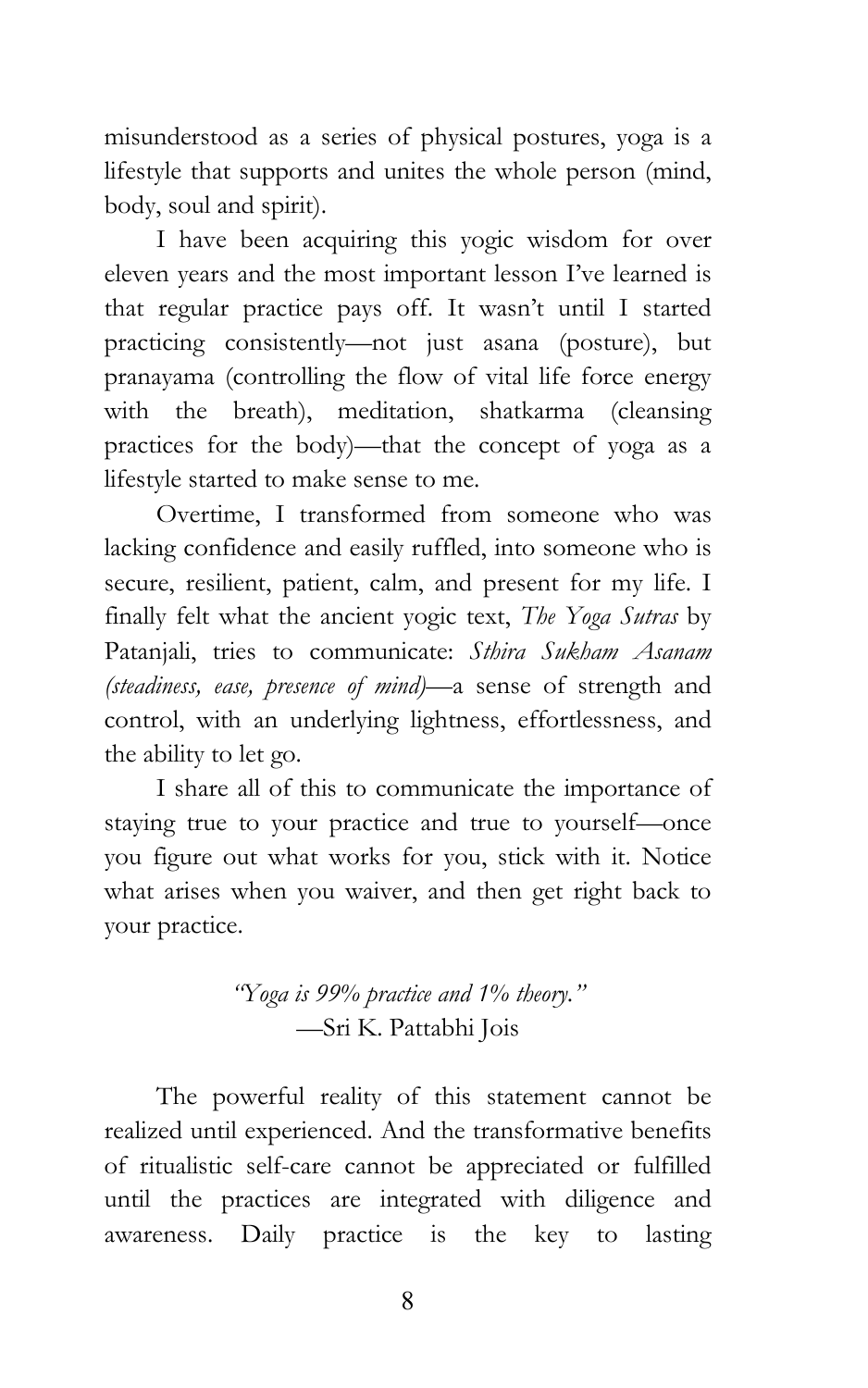transformation and self-realization.

How to Use This Book

I have tried to make this book as simple, short, and to the point as possible. I want you to stop reading about selfcare and start doing it, today. Adopt these rituals slowly, methodically, and with great awareness for what you are experiencing in mind and body as you integrate them into your day.

The sequence of rituals is fitting: the practices toward the beginning are simple and designed to lay a foundation for those that follow. For someone who is already taking intentional action in favor of their health daily, feel free to jump around and pick the activities that resonate with you. As you perform these rituals, observe your sensory experiences, your breath, and your thoughts. Be aware of any resistance that arises, both as you read and as you practice. In the beginning, shifting your thoughts and behaviors will likely feel forced, but in time the fruits of your diligence will begin to radiate throughout your entire being.

I cannot tell you how to nurture yourself in order to realize your potential, but I can offer you a list of daily practices that can bring you closer to identifying what you need to do to be your best self. I hope the sequence of practices herein guide you toward discovering what you are capable of.

#### Affirmations

Each chapter starts with an affirmation. An affirmations is an assertive, present-tense statement of something as fact.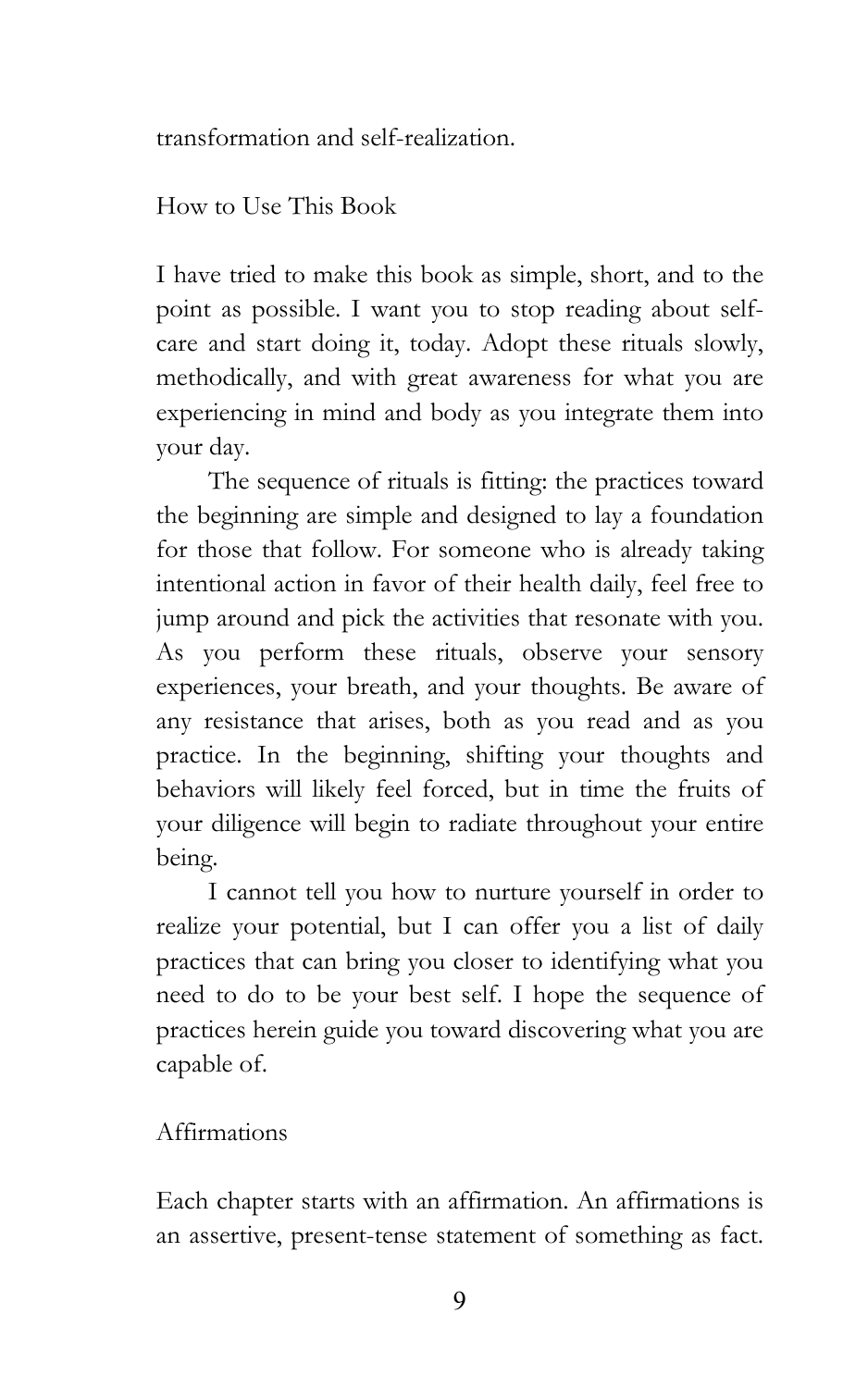Usually spoken as *I am* or *I have* statements, affirmations are powerful tools to shift your thinking, cultivate belief in yourself, and create the present and the future that you want.

Affirmations are a self-care practice in and of themselves. They can be whispered silently, each day, maybe on repeat. At first, you may not believe the affirmation, and this is a completely normal reaction of the ego (one dimension of the self that can hold significant power and have skewed perceptions of reality). But as you repeat the affirmation, visualize the outcome, and remain present for what arises, eventually the affirmation will begin to sound more like truth (for guidance see Self-Awareness Exercise 1, page 16). You will move from incredulity to wavering belief, from wavering belief to commitment, from commitment to certainty, and before you know it, that which you have affirmed has been manifested.

\* \* \* \* \*

Health does not have to feel ascetic. Taking care of our minds and bodies does not have to feel like a burden, we do not have to feel deprived. Once we start cultivating positivity and health through daily practice, we have less time for thoughts, behaviors, and foods that do not support our well-being and success. And then something truly remarkable starts happening; when viewing the word through a lens of health and self-awareness, we are more satisfied with our life and no longer feel the need to distract ourselves with behaviors and foods that deplete our well being. Our taste buds wake up and nutritious food tastes better than junk food. Health-promoting behaviors